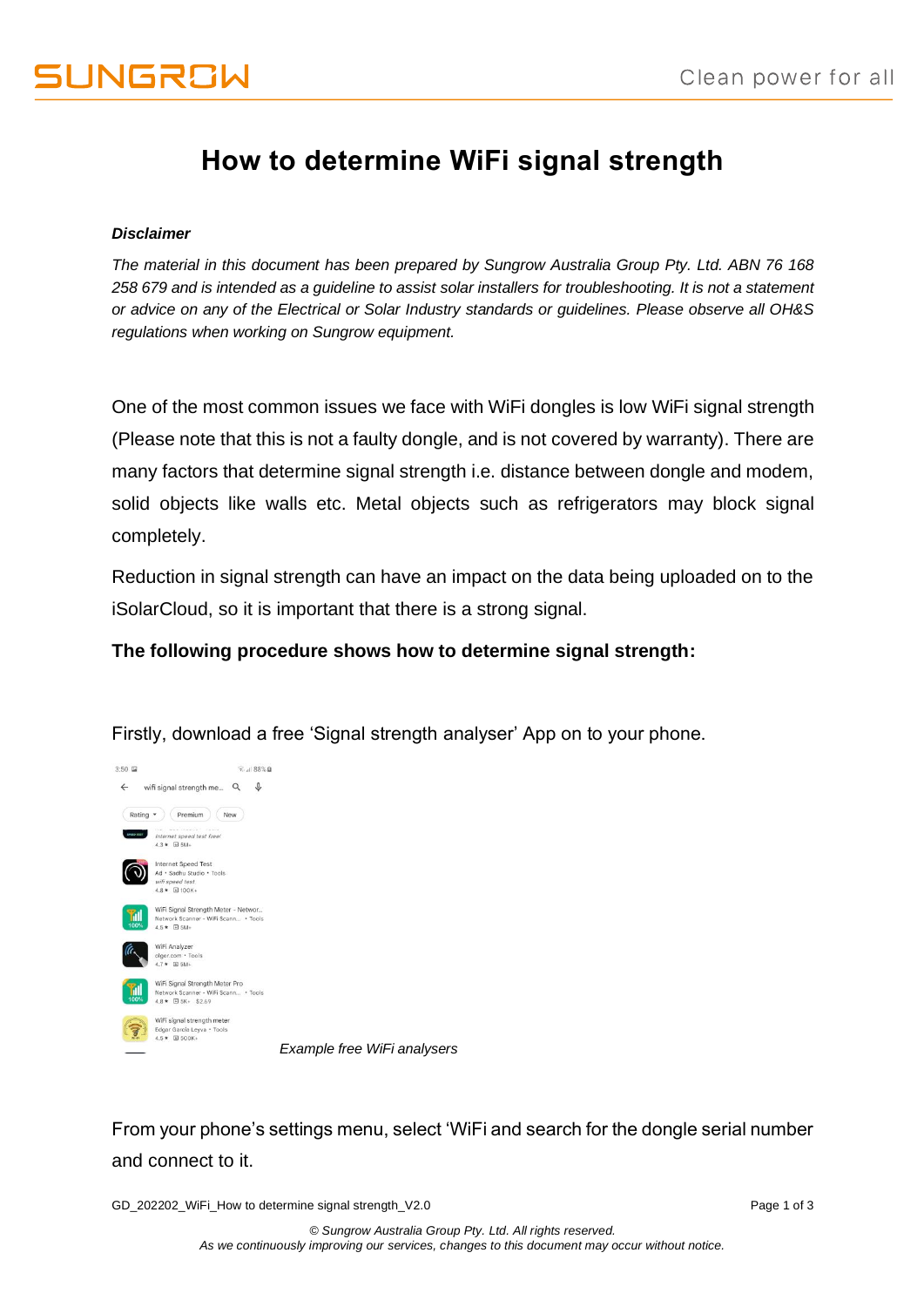## UNGROW

| 354.02                |                                                  | 市 00% R |
|-----------------------|--------------------------------------------------|---------|
| < Wi-Fi               | Wi-Fi Direct :                                   |         |
| <b>On</b>             |                                                  | o       |
|                       |                                                  |         |
|                       |                                                  |         |
| ÷                     | SG-B2006050572<br>retorned map mit be available. |         |
|                       | Available networks                               |         |
| R                     | HP-Print-46-Officejet Pro X57.                   |         |
| 气                     | Telstra081C                                      |         |
| 寪                     | Action NSW                                       |         |
|                       |                                                  |         |
| 噏                     | Action NSW 5G                                    |         |
| $\widehat{\gamma}$    | Verizon-SM-G930F-9A48                            |         |
| $\overline{\gamma}_0$ | Telstra29EAC5                                    |         |
|                       | Additional constructs.                           |         |

Stand beside the inverter, scan for the signal strength, and slowly walk towards your modem. The signal will reduce anyway, but depending on how low it goes, you may experience connectivity issues.



Strong signal – excellent!



Medium signal - data speed may drop